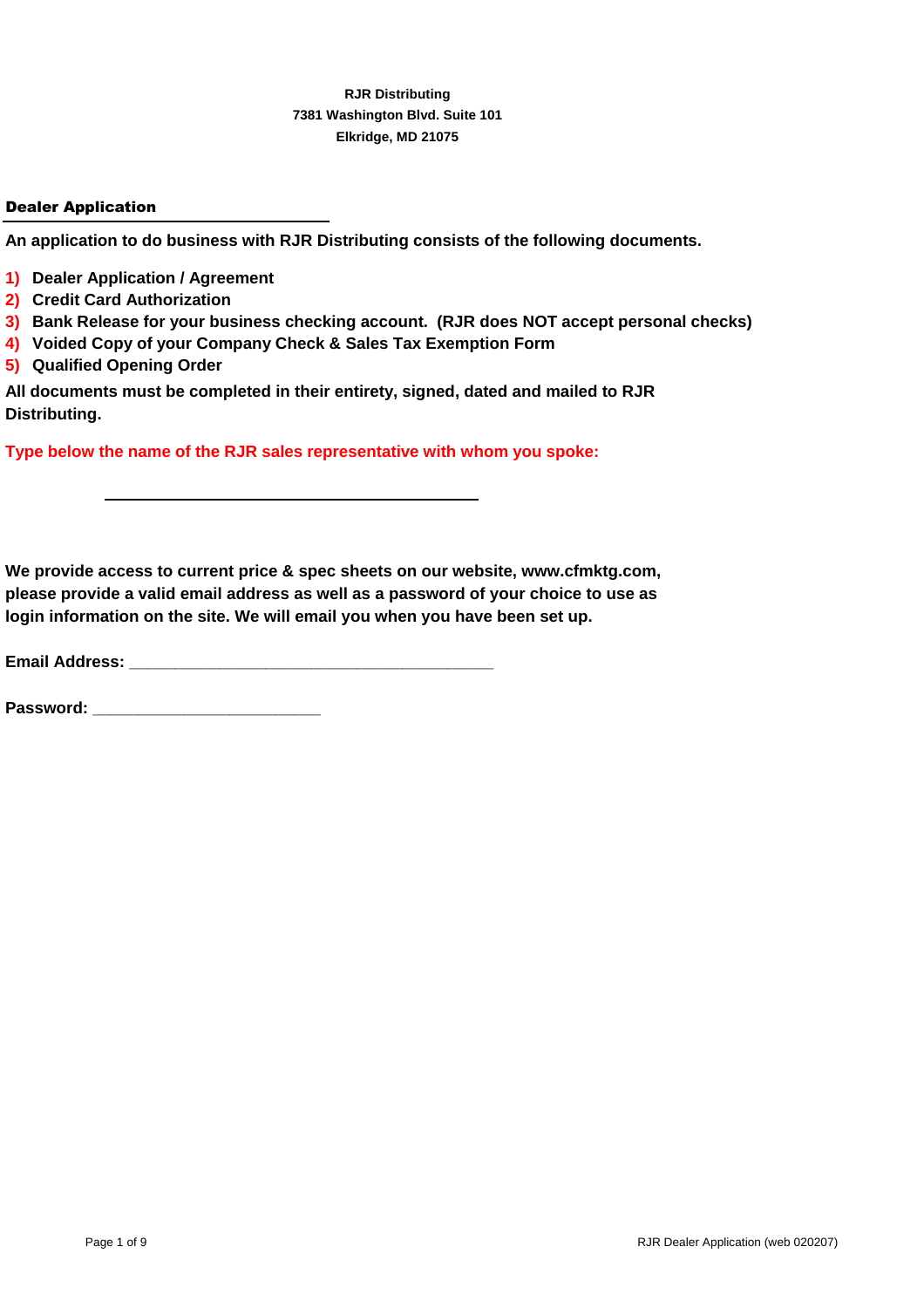# **RJR DISTRIBUTING Division of CF Marketing, Inc.**

7381 WASHINGTON BLVD., SUITE 101, ELKRIDGE, MD 21075 PHONE: 410-796-5999

# Company Information

| Company Name:                                                                       | <u> 1980 - Jan Samuel Barbara, martin di shekara 1980 - Ang katalog asl na shekara 1980 - Ang katalog asl na shek</u> |                     |  |
|-------------------------------------------------------------------------------------|-----------------------------------------------------------------------------------------------------------------------|---------------------|--|
| DBA:                                                                                | <u> 1980 - Johann Barnett, fransk politik (d. 1980)</u>                                                               |                     |  |
| How Long in Business:                                                               | Partnership<br>Corporation<br>Type of Corporation (if applicable):                                                    | Sole Proprietorship |  |
| Resale Tax Nbr:                                                                     | Date Issued:<br><u> 1989 - Johann Barbara, martxa alemaniar a</u>                                                     | State:              |  |
| <b>Billing Address:</b>                                                             | <u> 1990 - Jan James James Barnett, amerikansk politiker (d. 1980)</u>                                                |                     |  |
|                                                                                     |                                                                                                                       |                     |  |
|                                                                                     | Telephone:<br>Fax:                                                                                                    |                     |  |
|                                                                                     | Is the above also: Shipping? Retail? Total Number of Retail Locations:                                                |                     |  |
|                                                                                     | Shipping Address:<br>Retail?                                                                                          |                     |  |
| Phone:                                                                              | Fax:<br><u> 1980 - Johann Barbara, martxa alemaniar a</u>                                                             |                     |  |
|                                                                                     | Is the Shipping Address a Residence?<br>Is the Billing Address a Residence?                                           |                     |  |
|                                                                                     |                                                                                                                       |                     |  |
| LIST ALL PRINCIPALS: Include All Owners, Partners, Members, and all Senior Officers |                                                                                                                       |                     |  |
| Name:                                                                               | Title                                                                                                                 |                     |  |
| Home Address:                                                                       | Phone:                                                                                                                |                     |  |
|                                                                                     |                                                                                                                       |                     |  |
| Name:                                                                               | Title                                                                                                                 |                     |  |
| Home Address:                                                                       |                                                                                                                       |                     |  |
|                                                                                     |                                                                                                                       |                     |  |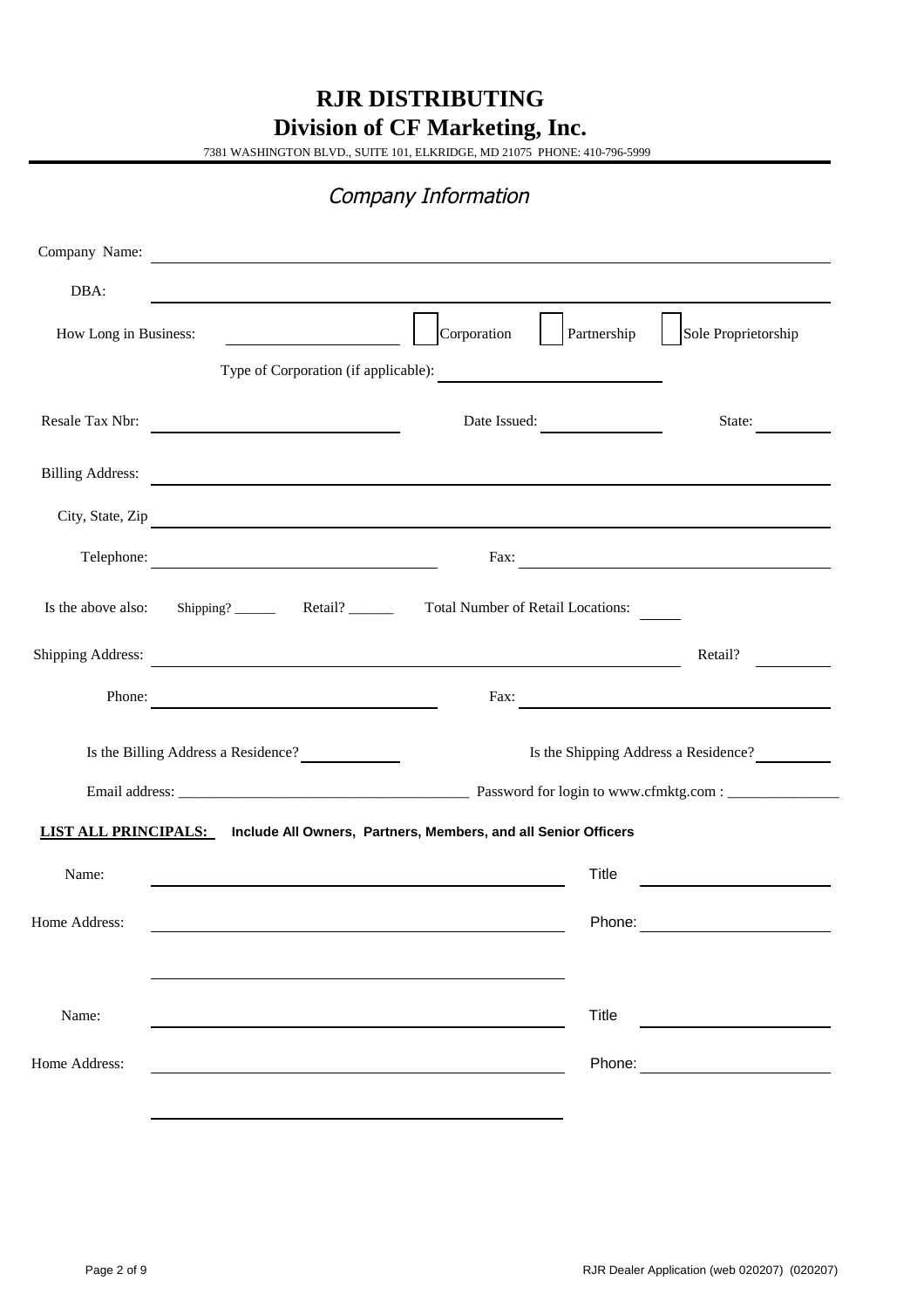# **RJR DISTRIBUTING Division of CF Marketing, Inc.**

7381 WASHINGTON BLVD., SUITE 101, ELKRIDGE, MD 21075 PHONE: 410-796-5999

### Credit Information

| <b>BANK REFERENCE</b>            | (Copy of Blank Voided Company Check Required)                         |                    |                                                    |
|----------------------------------|-----------------------------------------------------------------------|--------------------|----------------------------------------------------|
| Name of Bank:                    |                                                                       |                    |                                                    |
| Address:                         |                                                                       |                    |                                                    |
| Name on Checking Account:        |                                                                       | <b>Bank Phone:</b> |                                                    |
| Checking Account Number:         |                                                                       | <b>Bank Fax:</b>   |                                                    |
|                                  |                                                                       |                    |                                                    |
| <b>CREDIT / TRADE REFERENCES</b> | (Open, Active Accounts Only)                                          |                    |                                                    |
| <b>Company Name</b>              |                                                                       | Phone:             |                                                    |
| Account#                         |                                                                       | Fax:               |                                                    |
| City, State                      |                                                                       |                    |                                                    |
|                                  |                                                                       |                    |                                                    |
| <b>Company Name</b>              | <u> 1989 - Johann Harry Barn, mars an t-Amerikaansk kommunister (</u> | Phone:             |                                                    |
| Account#                         |                                                                       | Fax:               |                                                    |
| City, State                      |                                                                       |                    |                                                    |
|                                  |                                                                       |                    |                                                    |
| <b>Company Name</b>              |                                                                       | Phone:             | <u> 1989 - Jan Barbara Barat, prima politik po</u> |
| Account#                         |                                                                       | Fax:               |                                                    |
| City, State                      |                                                                       |                    |                                                    |
|                                  |                                                                       |                    |                                                    |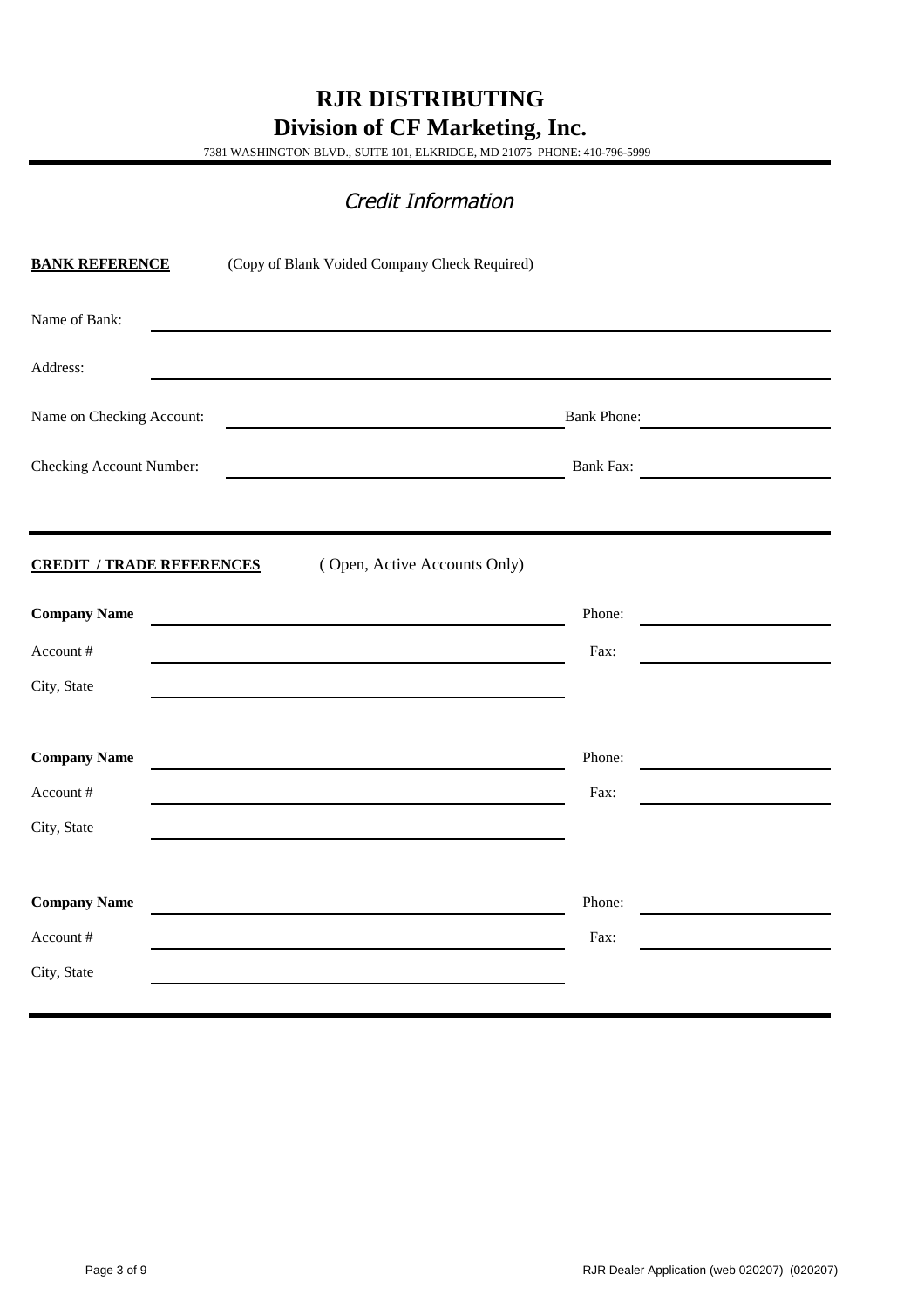### **RJR DISTRIBUTING Division of CF Marketing, Inc.**

7381 WASHINGTON BLVD., SUITE 101, ELKRIDGE, MD 21075 PHONE: 410-796-5999

### Agreement

The undersigned agrees to pay any indebtedness incurred by the Company named below to CF Marketing when due. Upon failure of the undersigned to do so, CF Marketing may declare the entire balance of all indebtedness in default. In this event the undersigned agrees to pay CF Marketing late charges, plus collection costs, court costs and attorney fees incurred by CF Marketing. The undersigned hereby authorizes CF Marketing, Inc. to make such inquiries as are necessary to obtain credit information, and authorizes its bank of record to release information regarding its accounts.

The undersigned understands that failure to pay any amount due within 30 days of the due date may result in the amount due being charged to the credit card named on the attached Credit Card Authorization form.

The individual signing below represents and warrants that (s)he has full, complete, and absolute authority to execute this Agreement, and bind the Company named above in all respects to the obligations, covenants, representations and warranties contained herein.

The undersigned has read and understands RJR company policy as provided with this application, and agrees that submission of a purchase order with this agreement and in the future, binds the company named above to all RJR policies as may be changed from time to time without notice.

| Name of Authorized Signer: | Title: |  |
|----------------------------|--------|--|
| Signature:                 |        |  |
|                            |        |  |

#### **PERSONAL GUARANTY** Must be a Principal of the Company

In addition to agreeing to pay any and all collection expenses and legal fees, the below signed individual hereby, personally and severally, gives this continuing Guaranty to CF Marketing, Inc., and will pay all invoices that are not paid when due.

| Company Name:              |      |
|----------------------------|------|
| Print Guarantor<br>Name:   | SSN: |
| Home Address:              |      |
| Home Phone:                |      |
| Signature of<br>Guarantor: |      |
| Date:                      |      |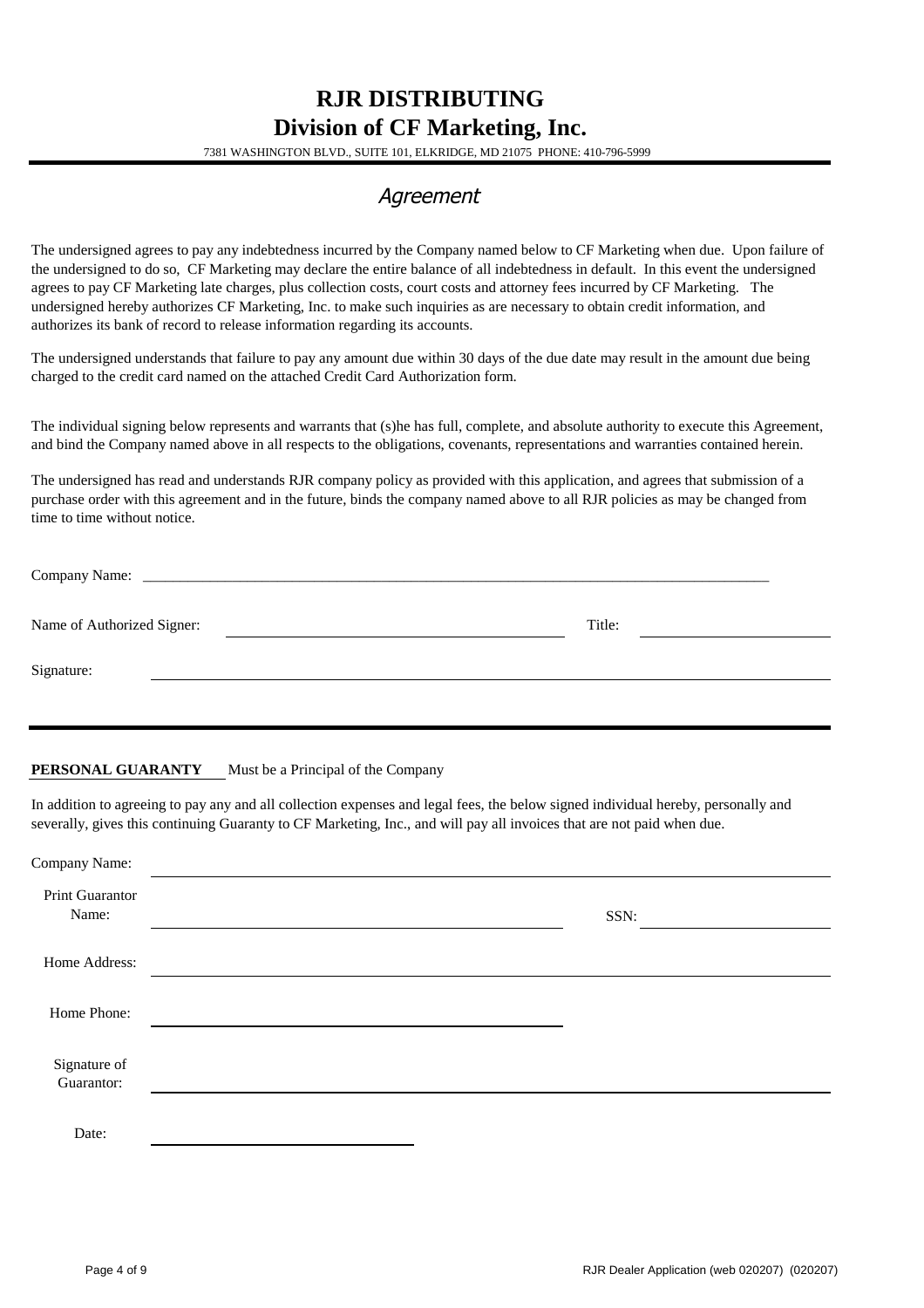### **RJR Distributing Policies**

*Policies may be changed at any time and without notice.*

#### **Returned Check Policy**

RJR will charge a \$25 NSF fee each time a check is returned unpaid by your bank.

#### **General Freight Policy**

It is the dealer's obligation and responsibility to notify RJR Distributing when any shipping address is a residential location. Failure to do so may result in re-delivery charges for which the dealer is responsible.

#### **Prepaid Freight Policy**

- \* Orders of \$2,000 or more ship prepaid; backorders will also ship prepaid. Note exceptions below.
- \* Add-ons are not permitted.

\* Cancellation of any backordered item from a prepaid freight order will result in billing of freight charges incurred by RJR Distributing for product previously shipped from that order. Shipment of remaining backordered items will incur normal freight charges.

#### *Exceptions*

- *\* Bell'O* There is no prepaid freight for Bell'O.
- *\* Kenwood Home* There is no prepaid freight for Home Theater in a Box (HTB).
- *\* Mitek* There is no prepaid freight for woofer enclosures, including sledgehammers (SLH).

#### *Any item delivered by your sales representative will incur a \$20 delivery charge.*

#### **Product Return Policy**

Unopened / undamaged product may only be returned for credit within 30 calendar days of the invoice date. A 20% restocking fee will be assessed and deducted from the credit amount.

Defective product may be returned with a Return Authorization (RA).

RAs are for exchange only. A return authorization number must be issued by our office prior to the return of any product. Should any of the original packaging or parts be missing, those items will be removed from the replacement. The dealer is responsible for freight to RJR. RJR will pay the freight for the replacement.

Items returned to RJR under a return authorization number should be shipped to: *RJR Distributing, RA# \_\_\_\_\_\_, 7381 Washington Blvd., Suite 101, Elkridge, MD 21075.*

As we begin shipping new models please contact our office about discontinued models that are defective. In the event that an exact replacement cannot be provided we will, at our discretion, issue credit, replace with an equivalent model, or repair under warranty.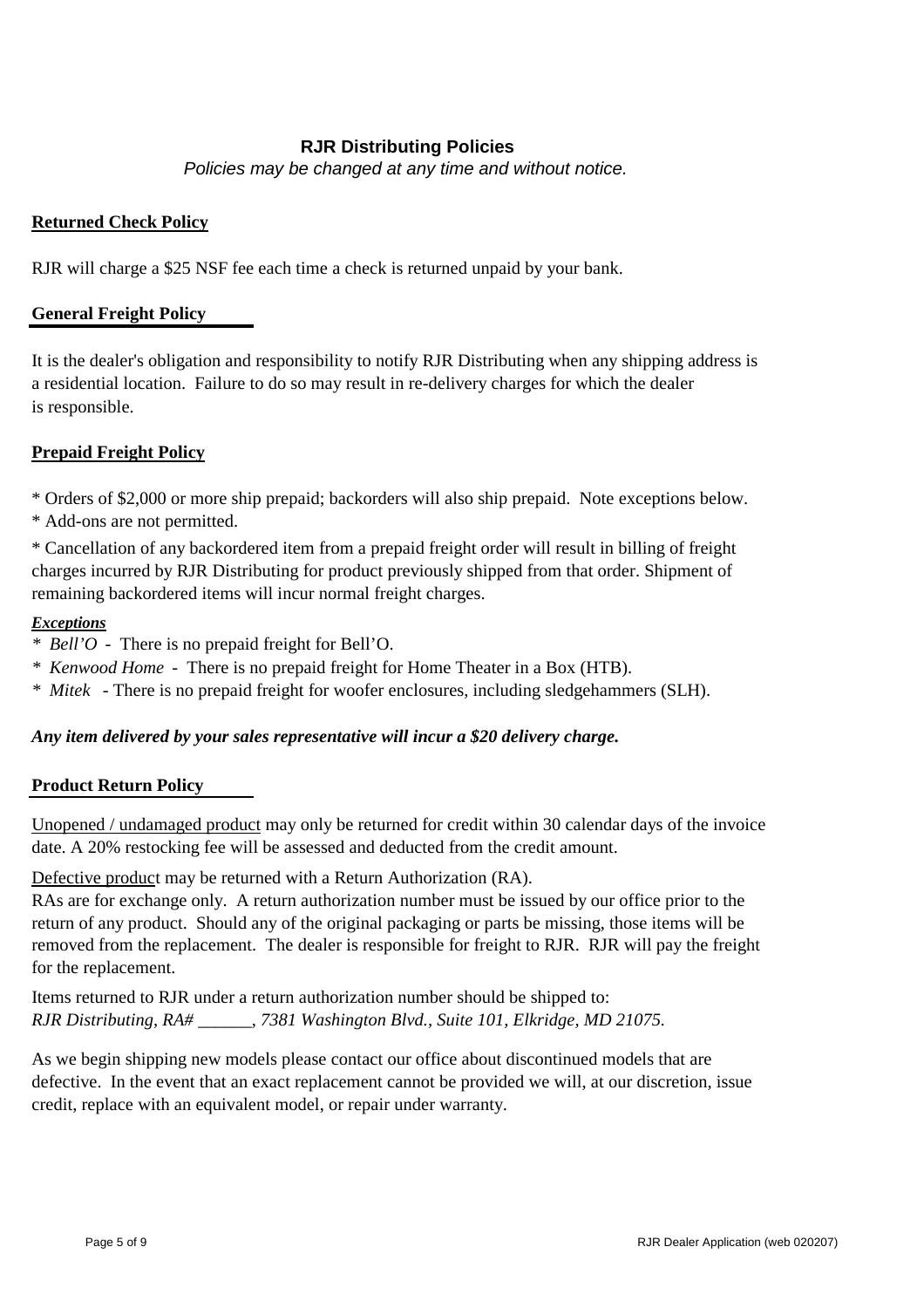### **Application / Agreement Credit Card Authorization** *Issued to CF Marketing / RJR Distributing*

| <b>PRINT CLEARLY</b>                                                                                                                                                                                                                                   |  |  |  |
|--------------------------------------------------------------------------------------------------------------------------------------------------------------------------------------------------------------------------------------------------------|--|--|--|
|                                                                                                                                                                                                                                                        |  |  |  |
|                                                                                                                                                                                                                                                        |  |  |  |
|                                                                                                                                                                                                                                                        |  |  |  |
|                                                                                                                                                                                                                                                        |  |  |  |
| Cardholder's Billing Address:<br>(Address where credit card bills are mailed)                                                                                                                                                                          |  |  |  |
| (Address where credit card bills are mailed)                                                                                                                                                                                                           |  |  |  |
| Mastercard:<br>Visa: and a structure of the structure of the structure of the structure of the structure of the structure of the structure of the structure of the structure of the structure of the structure of the structure of the struct<br>AMEX: |  |  |  |
|                                                                                                                                                                                                                                                        |  |  |  |
| Expiration Date: <u>contract and the contract of the contract of the contract of the contract of the contract of the contract of the contract of the contract of the contract of the contract of the contract of the contract of</u>                   |  |  |  |
|                                                                                                                                                                                                                                                        |  |  |  |
| My signature below authorizes CF Marketing / RJR Distributing to charge the above credit card<br>for invoices resulting from purchase orders submitted by the above named company.                                                                     |  |  |  |
|                                                                                                                                                                                                                                                        |  |  |  |
| Date: <u>_________________</u>                                                                                                                                                                                                                         |  |  |  |
|                                                                                                                                                                                                                                                        |  |  |  |
|                                                                                                                                                                                                                                                        |  |  |  |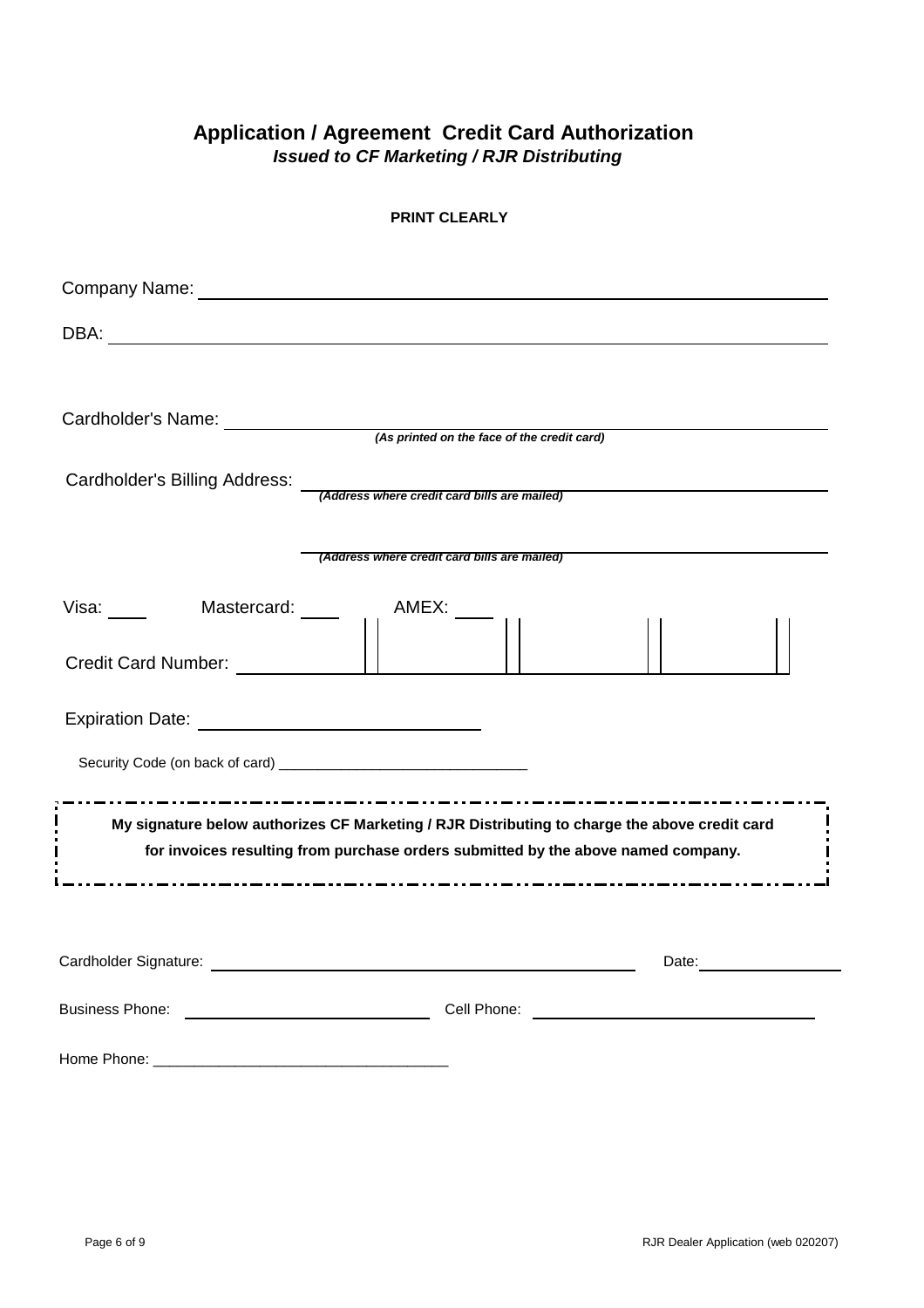### **RJR DISTRIBUTING 7381 Washington Blvd., Suite 101 Elkridge, MD 21075 Phone: 410-796-5999**

Bank Release

Complete the boxed-in area at the bottom of the form ONLY.

To Whom It May Concern:

Please give us your experience with the above referenced account. They have given your name as a bank reference. Thank you for your assistance.

How long has the above named company/individual had a checking account with you?

| Their average balance: |
|------------------------|

| General banking relationship: |  |
|-------------------------------|--|
|                               |  |

Number of NSF Checks in Past 12 Months:

Credit Facilities you have extended: \_

Secured Unsecured

| to release all of the above information to RJR Distributing. |       |  |  |
|--------------------------------------------------------------|-------|--|--|
|                                                              |       |  |  |
| Signed                                                       | Date: |  |  |
|                                                              |       |  |  |
|                                                              |       |  |  |
| Name and Title <b>Container and Title</b>                    |       |  |  |
|                                                              |       |  |  |
|                                                              |       |  |  |
|                                                              |       |  |  |
| Checking Account Number:                                     |       |  |  |
|                                                              |       |  |  |
|                                                              |       |  |  |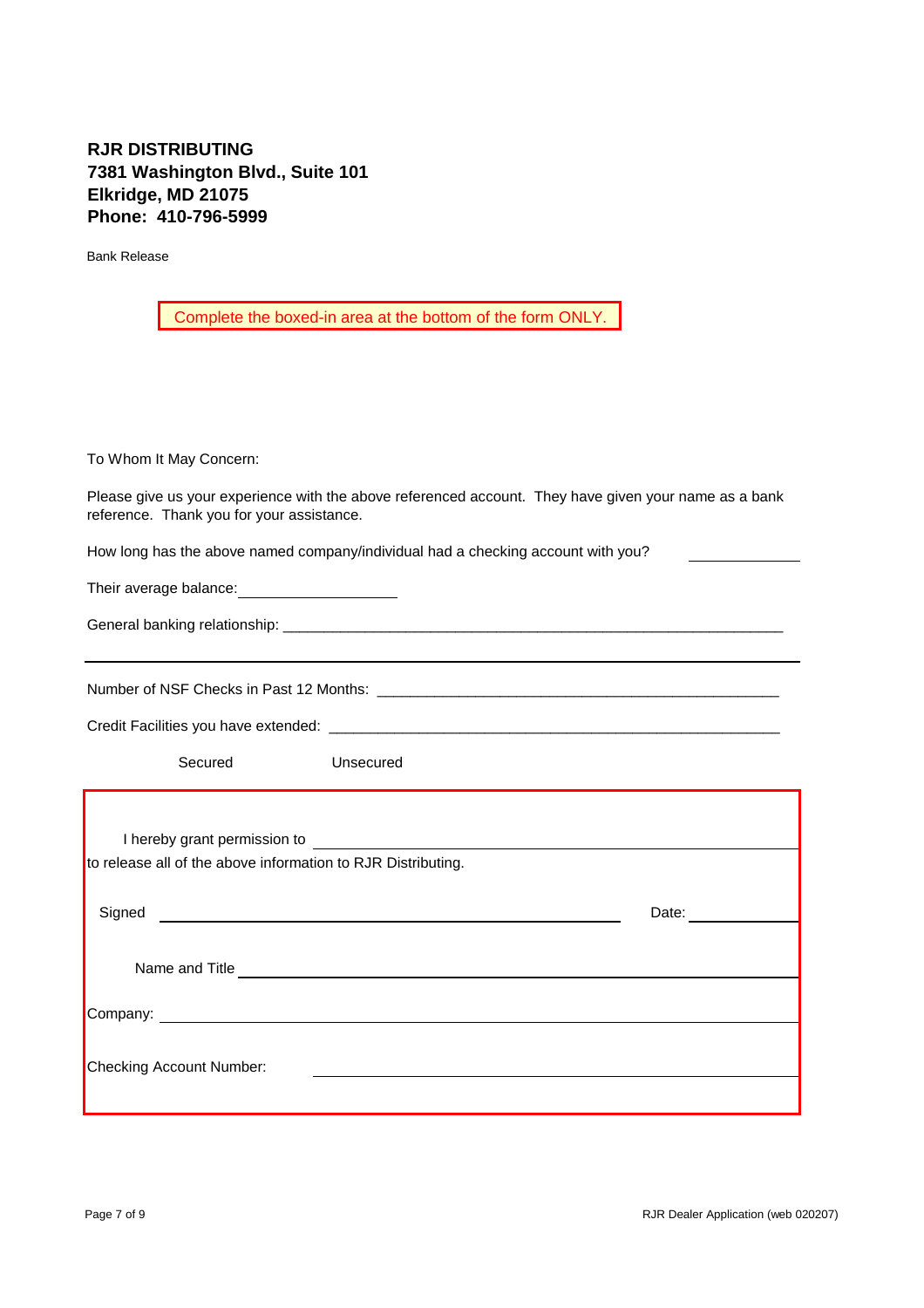acc

### **RJR DISTRIBUTING**

**7381 Washington Blvd. Suite 101 Elkridge, MD 21075-6329 Phone: 410-796-5999**

**DEALER: SHIP TO:**

**ADDRESS: ADDRESS:**

**BUYER:**

**VENDOR: TERMS:** RJR Distributing

**REMARKS:**

| <b>SALESPERSON</b> | <b>SHIP VIA</b>                 | DATE REQ. |              | F.O.B.        |
|--------------------|---------------------------------|-----------|--------------|---------------|
|                    | BW                              | ASAP      |              |               |
| QUANTITY           | <b>STOCK NUMBER/DESCRIPTION</b> |           | <b>PRICE</b> | <b>AMOUNT</b> |
|                    |                                 |           |              |               |
|                    |                                 |           |              |               |
|                    |                                 |           |              |               |
|                    |                                 |           |              |               |
|                    |                                 |           |              |               |
|                    |                                 |           |              |               |
|                    |                                 |           |              |               |
|                    |                                 |           |              |               |
|                    |                                 |           |              |               |
|                    |                                 |           |              |               |
|                    |                                 |           |              |               |
|                    |                                 |           |              |               |
|                    |                                 |           |              |               |
|                    |                                 |           |              |               |
|                    |                                 |           |              |               |
|                    |                                 |           |              |               |
|                    |                                 |           |              |               |
|                    |                                 |           |              |               |
|                    |                                 |           |              |               |
|                    |                                 |           |              |               |
|                    |                                 |           |              |               |
|                    |                                 |           |              |               |

**TOTAL**

**CUST NO:**

 $\begin{array}{c} \begin{array}{c} \begin{array}{c} \begin{array}{c} \end{array} \\ \begin{array}{c} \end{array} \end{array} \end{array} \end{array} \end{array} \end{array} \begin{array}{c} \begin{array}{c} \begin{array}{c} \end{array} \\ \begin{array}{c} \end{array} \end{array} \end{array}$ 

Opening Order

**DATE: PO#**